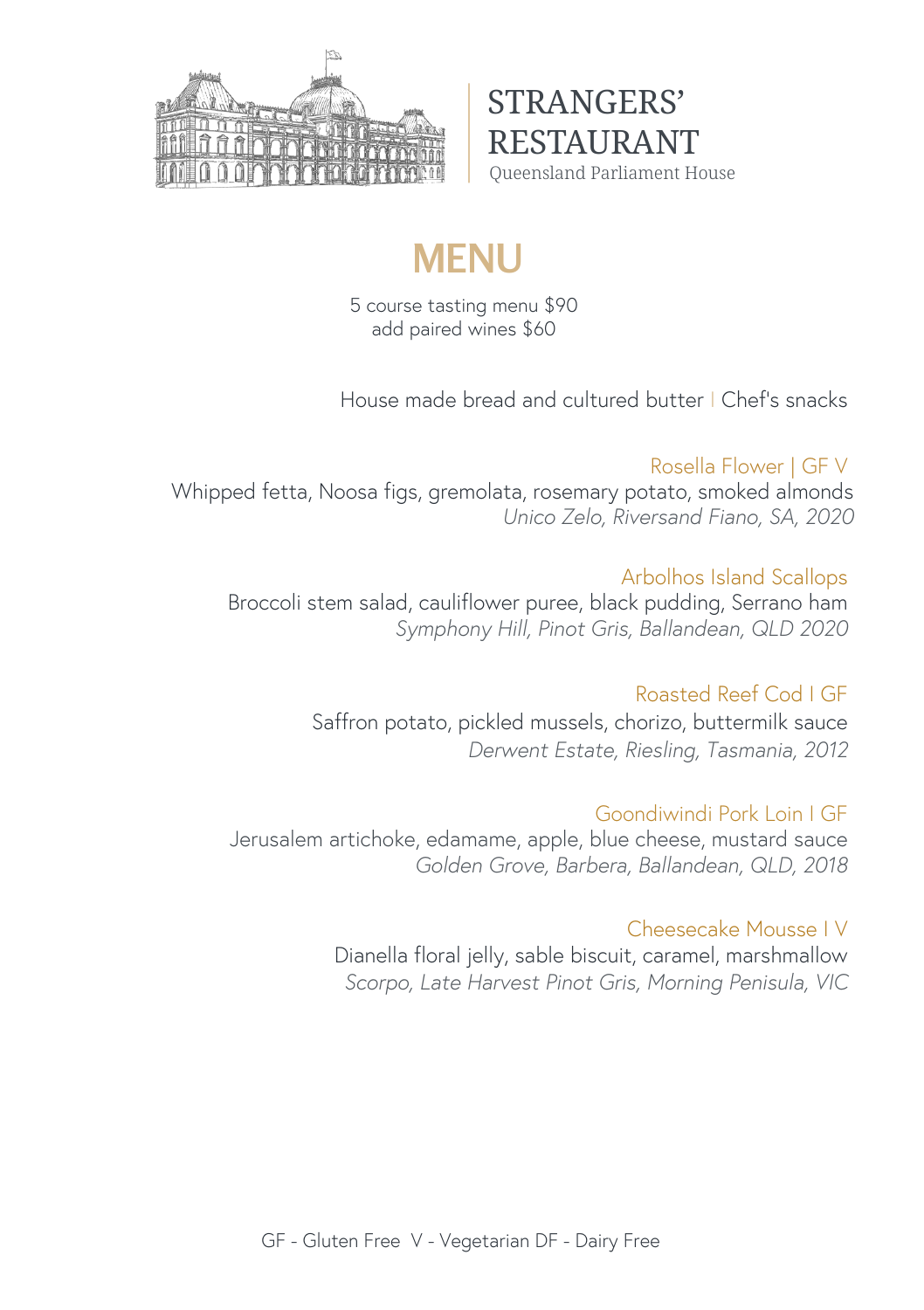

STRANGERS' RESTAURANT Queensland Parliament House

# **MENU**

2 courses \$50 I 3 courses \$65

House made bread and cultured butter I Chef's snacks

#### Arbolhos Island Scallops

Broccoli stem salad, cauliflower puree, black pudding, Serrano ham *Symphony Hill, Pinot Gris, Ballandean, QLD 2020*

### Spiced Coominya Quail I GF DF

Pomegranate, black barley salad, cumquat, white soy *Lightfoot, Chardonnay, Gippsland, VIC 2021*

## Rosella Flower | GF V

Whipped fetta, Noosa figs, gremolata, rosemary potato, smoked almonds *Unico Zelo, Riversand Fiano, SA, 2020*

## Lockyer Valley Celeriac Steak I DF GF V

Kombu, cashew cream, kimchi sprouts, parsnip crisp, toasted seeds *Latta, "Tranquil" Nebbiolo Rosé, Coghills Creek, VIC, 2021*

#### Goondiwindi Pork Loin I GF

Jerusalem artichoke, edamame, apple, blue cheese, mustard sauce *Golden Grove, Barbera, Ballandean, QLD, 2018*

## Roasted Reef Cod I GF

Saffron potato, pickled mussels, chorizo, buttermilk sauce *Derwent Estate, Riesling, Tasmania, 2012*